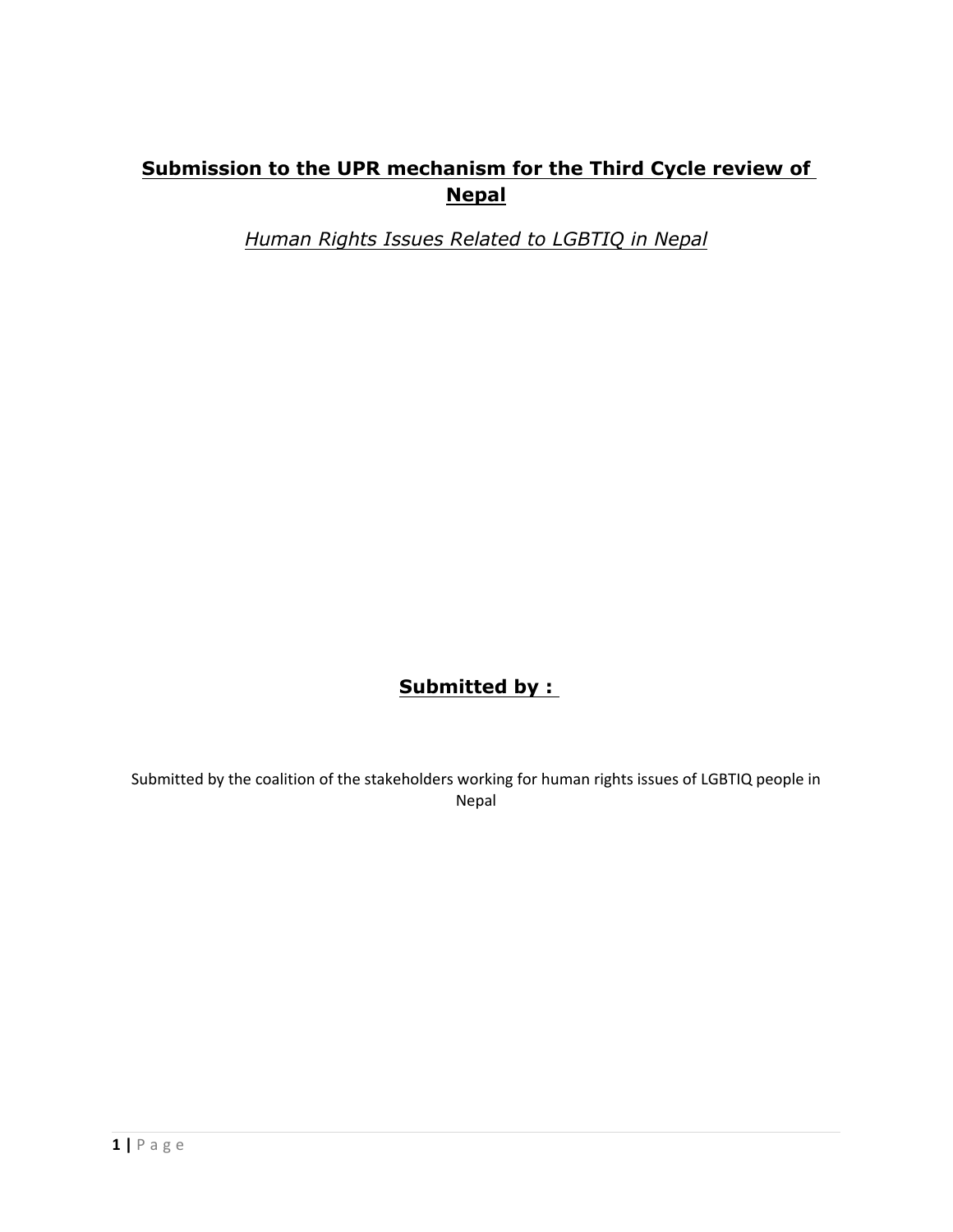### **Executive Summary:**

This is <sup>a</sup> joint civil society repor<sup>t</sup> submitted by Mitini Nepal and networks and organizations working on the rights of sexual and gender minorities of Nepal (the list is provided in the Annex), which has been prepared for the submission of the third UPR cycle of Nepal.

As the civil society, space is shrinking and issues of exclusion of the feminist organizations are becoming more prevalent, groups representing minorities of different fronts are discriminated against mainly because of their gender identities, sexual orientation, geography, caste, class, race, ethnicity, and religion. This calls for the separate UPR repor<sup>t</sup> to hold the governmen<sup>t</sup> of Nepal accountable to implement the UPR recommendations, which have been noted, and which have been undertaken by the government. This repor<sup>t</sup> traces the situational analysis, the achievements at different fronts, gaps and challenges of the planning and the implementation and the recommendation for future actions. It relies on recommendations Nepal received during UPR reviews and by the CEDAW, and also references the parallel repor<sup>t</sup> submitted by civil society for the CSW 64, national legal provisions, and consultation reports with the Lesbian, Bisexual, Transgender, Intersex, Queer( LGBTIQ) community. The thematic areas and the relevant sub themes were classified under various headings.

As to ensure the inclusive participatory process to prepare this report, different participatory tools were adopted, the wide geographical ranges were covered and stakeholders were reached out. Mitini Nepal organized provincial level consultations ensuring the participation from districts within the respective provinces. Altogether 5 provincial consultations were carried outwith involvement of right holders from all the 7 provinces of the country, between January and March 2020 with altogether of 138 participants representing diversity within the LGBTIQ community. The national validation consultation was conducted in Kathmandu on 1<sup>st</sup> March 2020 where different networks, organizations and groups working for the rights of LBTIQ were invited and <sup>a</sup> wider validation of the information and discussion was held for constructive feedbacks and inputs.

*Mitini Nepal team is grateful to Gyanbodh Research and Development Pvt. Ltd for the sharing of expertise in facilitation and for the preparation of this repor<sup>t</sup> and Amplify Change for the financial suppor<sup>t</sup> catered during the whole process of consultations. Nevertheless, Mitini Nepal is thankful to the LGBTIQ community members, executive board members, staff, volunteers, network partners for all the suppor<sup>t</sup> and solidarity throughout the movement.* Together we will move forward better, envisioning <sup>a</sup> better world for LGBTIQ with fulfillment of human rights.

LaxmiGhalan Chairperson Mitini Nepal( Organization for the rights and dignity of LBT) Est. 2006 Bhatbhateni, Kathmandu, Nepal GPO Box: 8974, Cpc 331 Tel: +977-1-4433118 Website: [www.mitininepal.org.np](http://www.mitini.nepal.org.np)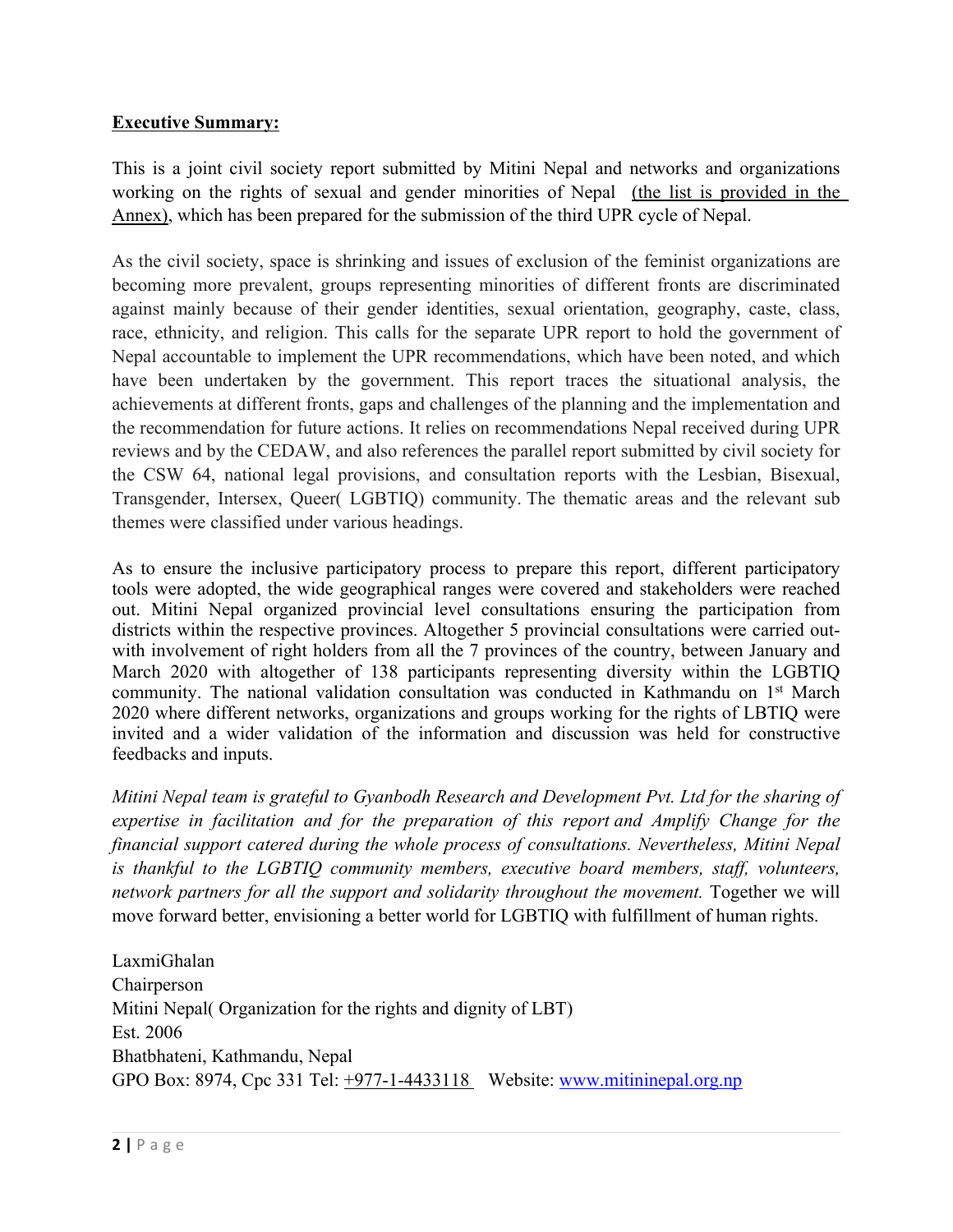## **1. Introduction**

This submission complements the joint UPR NGO Submission. It was prepared by Mitini Nepal, organization working for the rights of LBTIQ in Nepal. The repor<sup>t</sup> focuses on the human rights issues of Lesbian, Bisexual, Transgender, Queer, Intersex (LBTQI) people, related to their sexual orientation, gender identity and expression, and sex characteristics and the how it devalues and denies the exercising of human rights of LBTIQ compounded with the social stigma and the discriminatory provisions reflected at the Constitutional and legislative framework and the different acts that are based on this.

Recommendations from Nepal'<sup>s</sup> first and second UPR review on sexual and gender minorities have been reviewed throughout while preparing this report.

Key Words: *LGBTIQ Nepal ; gender identity and sexual orientation ; discrimination; right to life, security; education ; health ; right to marriage and family; equality ; constitutional and legal provisions*

## *1.1* **Recommendations from the previous UPR cycle to the government related to LGBTIQ issues**

UPR first cycle reports also recommend undertaking the participatory efforts to implement UPR recommendations such as A/HCR/17/5, para 1-6.56 (Norway) which has not been implemented. The implementation of the Supreme Court'<sup>s</sup> 2008 decisions A/HRC/17/5 para-106.23 United States of America and A/HRC/17/5, para. 106.23 –Norway was recommended and there have been some positive steps taken but still discrimination exist against LBTIQ people. The recommendation from first UPR 2011, also has been provided to ensure non –discrimination based on sexual orientation A/HRC/17/5, para 106.23 – New Zealand however this hasn'<sup>t</sup> been implemented. The UPR recommendations from UPR 2011 should be implemented and further to this, the Criminal Code Section 226 has provision against LBTIQ, which needs to be reviewed and amended. The first UPR 2011 and Second UPR 2015 has recommendations to establish mechanisms to investigate and punish culprits of case of discrimination against LGBTI A/HRC/31/9,para 122.42- Spain, the sexual harassment prevention act 2015 which came into action, but still there aren'<sup>t</sup> any special mechanisms in place. The first UPR 2011 and second UPR 2015, has recommended on the strengthening the protection of LGBTI people and work towards the full implementation of the current laws (recommended by Israel) however this hasn'<sup>t</sup> been fully reflected at the implementation level. The recommendation from UPR first and second cycle under the theme Human rights policies provided by Sweden and Israel are ye<sup>t</sup> to be adopted and the implementation at the levels of Article 18 of the Constitution, inclusion of the LBTIQ people in the list of minority as defined by the Ministry of Home Affairs of Nepal, Citizenship act, non discriminatory participation in election, provision on right to marriage needs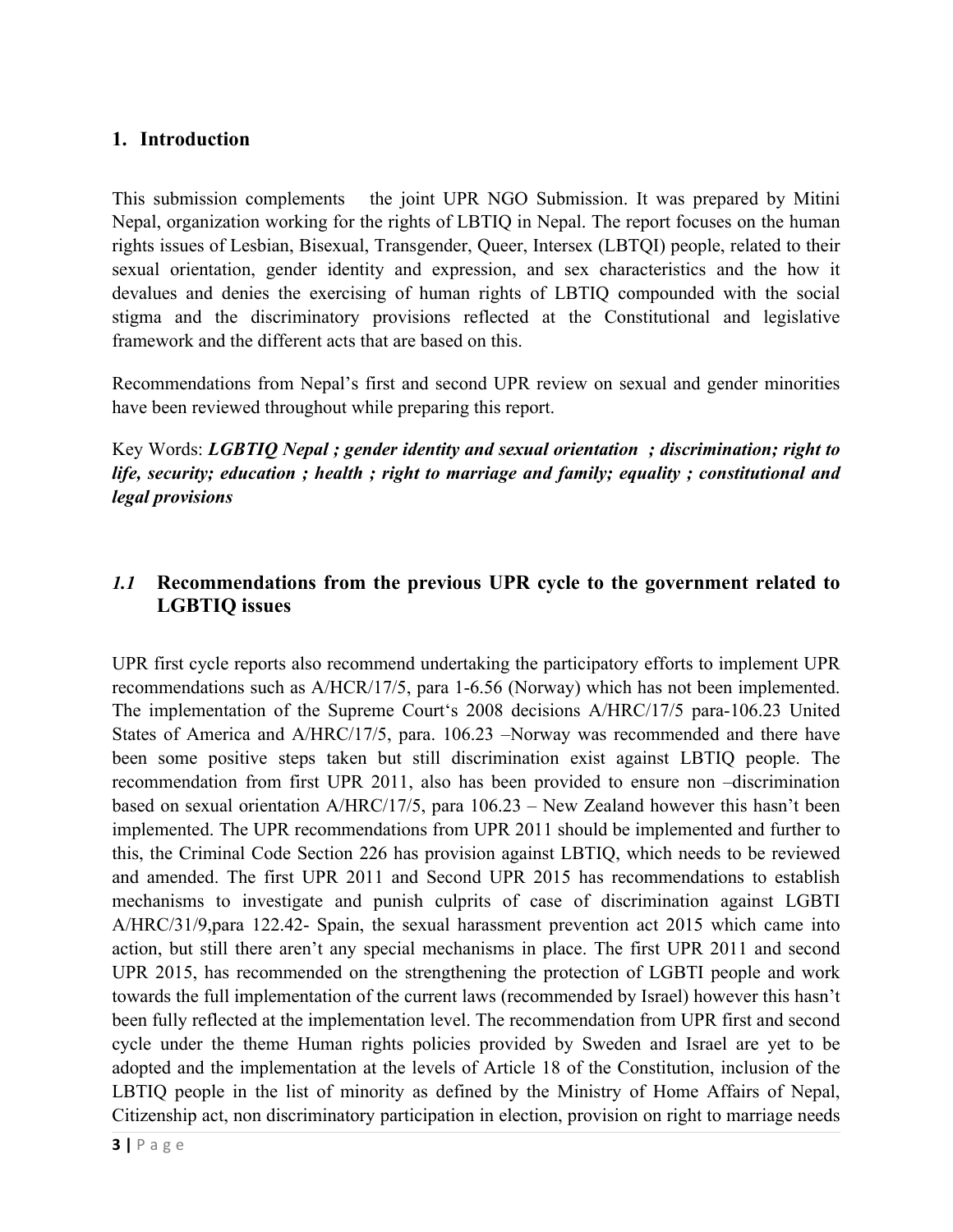to be reviewed and amended.

## **1.2 Framework with issues and the recommendations:**

## **1.2.1 Constitutional and legislative framework**

Nepal's Constitution<sup>iii</sup> promulgated in 2015, has recognized rights of LGBTIQ community<sup>iiiiv</sup>, legally decriminalized same-sex relationships<sup>v</sup>, and introduced new laws strengthening the community, which is commendable. Despite of this, the provision of citizenship<sup>vi</sup>, the property transfer for the people from LGBTIQ community has not been implemented even after the recommendations of second cycle of UPR. The constitutional rights for LGBTIQ people are still not exercised. The 2015 Constitution has ensured the rights to equality before the law <sup>vii</sup> but the right to non-discrimination for sexual and gender minorities in Nepal hasn'<sup>t</sup> been mentioned. Now, for the people to ge<sup>t</sup> citizenship card, the medical certificate of sex change surgery is needed to ge<sup>t</sup> the citizenship under the gender identity preferred as stated in the Citizenship Act, 2017. In respec<sup>t</sup> to the Social Inclusion Act, 2017 and social security act, 2020; separate specific provision that enlists the protection and upliftment of the LGBTIQ community do not exist.

#### **1. Recommendations**

- **i.** The Government of Nepal (GON) should amend the Constitution to ensure equality before the law vill for LGBTIQ community people. Firstly, this can be achieved by amending Article 12 of the Constitution which will guarantee citizenship to them without any requirement for the sex change surgery certificates and the ability to acquire the citizenship and to transfer the citizenship to their children with rights to have family.
- **ii.** In the spirit of the Constitution of Nepal 2015, the GON should enact the necessary federal provincial laws, policies and guidelines which must develop in such <sup>a</sup> way to ensure that minority groups are able to enjoy their rights by strictly specifying the LGBTIQ people under the governmen<sup>t</sup> definition of minorities. Furthermore this should be complemented by the enactment of necessary and adequate local governmen<sup>t</sup> level laws and provisions to achieve better security for this community through easy access to justice.
- **iii.** The GON should amend these inconsistencies in the Civil Code by drafting and approving <sup>a</sup> Marriage Equality Act for every individual regardless of their gender identity and sexual orientation.
- **iv.** The GON needs to update and make additional provisions regarding the safety and security of this community. This needs to be considered by the governmen<sup>t</sup> in the country where the sexual and gender minor groups exist more than six lakhs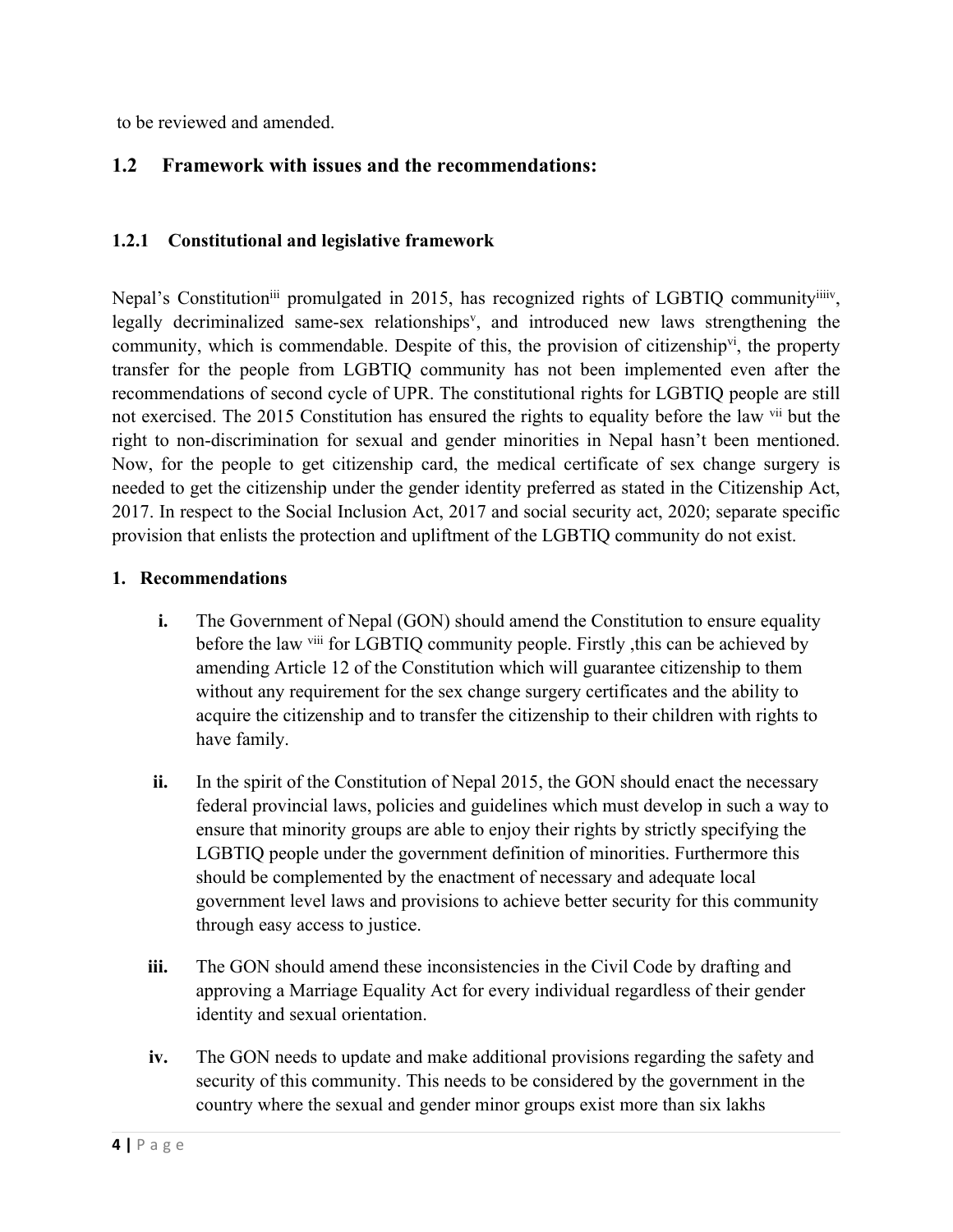$(600,000)$  population.<sup>ix</sup>

- **v.** UPR first cycle repor<sup>t</sup> also recommended undertaking the participatory efforts to implement UPR recommendations <sup>x</sup> which has not been implemented.
- **vi.** The implementation of the Supreme Court's decisions<sup>xi</sup> was recommended and there have been some positive steps taken but still discrimination exists against LBTIQ which needs to be addressed.

## **1.2.3 Right to non-discrimination and Gender Equality**

Government has adopted the Gender Equality Act <sup>xii</sup> in 2063 but implementation is lacking. Nepal has progressively recognized the terminology 'third gender', which is still debatable in the community as the majority of the people from this group also have reservation to this terminology as this doesn'<sup>t</sup> reflect their gender identity but rather portray the subordination . From the consultation with the different groups of LGBTIQ people, they preferred using the terms and gender identity as decided on their own rather than putting the whole groups in the blanket terminology of 'third gender.' The recommendation from first UPR 2011<sup>xiii</sup>, has been provided to ensure non –discrimination based on sexual orientation. However this hasn'<sup>t</sup> been implemented.

### 1. **Recommendations**

- i. Government should amend the Gender Equality Act and reflect the *"non –binary"* gender reality of Nepal and also initiate necessary policies to engage the right holders to institutionalize the identity they define.
- ii. The UPR recommendations from UPR <sup>2011</sup> should be implemented. Also, the Criminal Code<sup>xiv</sup> has provision that prohibits persons to have "unnatural sexual intercourse" with another person without his or her consent, which is entirely against LGBTIQ community. Hence the definition and the understanding of the "unnatural and natural sexual intercourse" need to be reviewed and amended. Government needs to repeal all criminal provisions that are discriminatory in the basis of sexual orientation, including the prohibition of unnatural sexual intercourse.

## **1.2.4 Right to life, liberty and security**

The identity of LGBTIQ people has often been named synonymous to the subject of mockery and harassment both in the private and public spheres. Various names, which are derogatory such as 'Mangmehra', 'Mogiyahawa', 'Natuwa', 'Nachaniya', etc., are used as slurs.<sup>xv</sup> The LGBTIQ people are portrayed in the media as jokes and useless characters, which is then reflected back in the day-to-day life. This creates <sup>a</sup> threat to the lives of LGBTIQ people as even in the case of serious violence, the authorities would be reluctant to proceed with the legal cases and the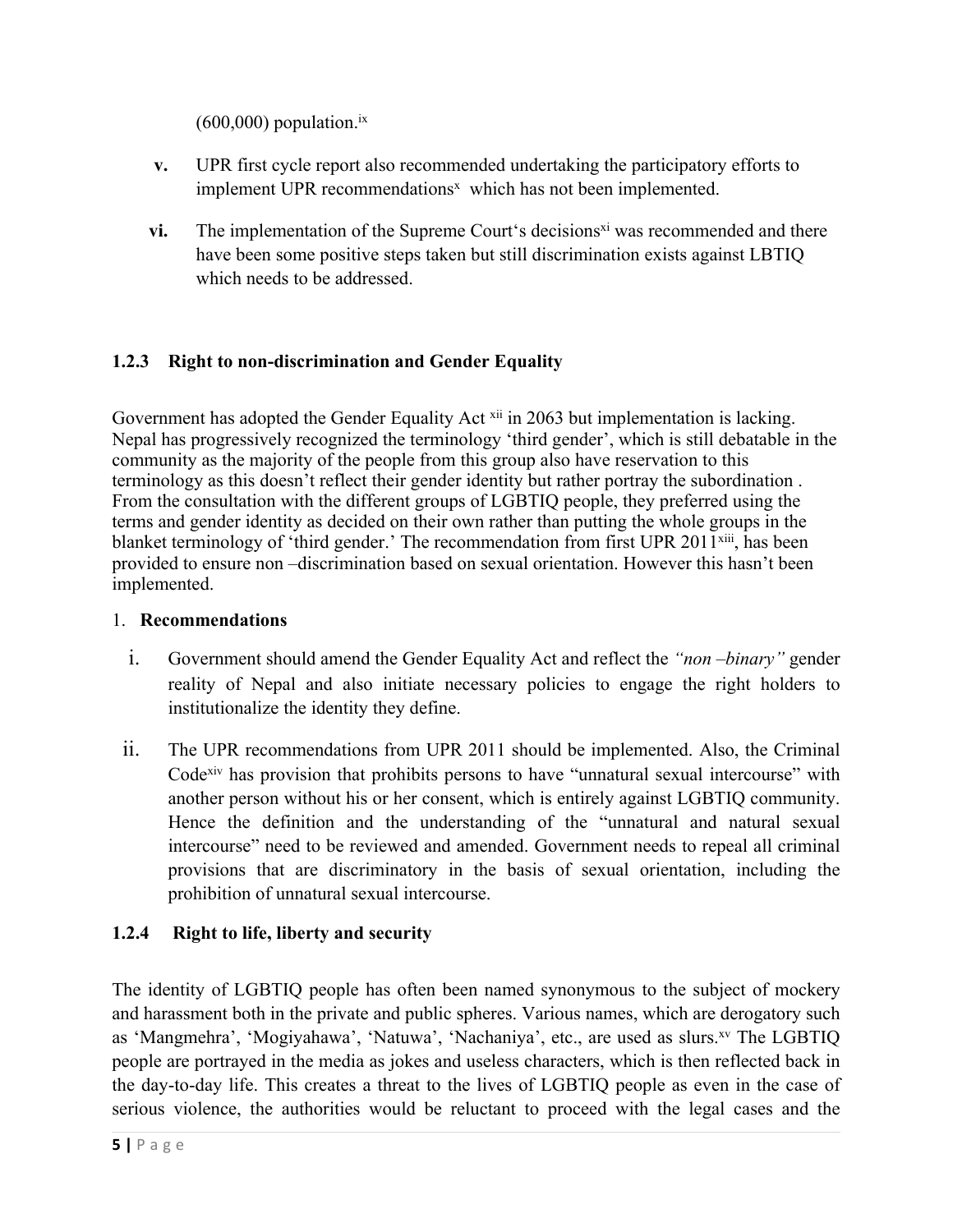security for LGBTIQ is more challenged.

#### **1. Recommendations**

- i. Political leaders and other influential figures should speak out against stigmatization and hate speech directed at the LGBTIQ people. This can be achieved by making necessary provisions in law, where it should mention that no discriminatory remarks to be made against people of LGBTIQ community and also there should be avoidance of derogatory words against LGBTIQ community people and perpetrators should be brought *under the jurisdiction in the law*.
- ii. The governmen<sup>t</sup> should provide awareness raising and education programmes around LGBTI issues for police and local administration<sup>xvi</sup>

### **1.2.5 Right to Life free of Violence**

The gender binary is highly practiced in the everyday life and this is also reflected in the policies and the enactment. The different types of violence committed prominently against LGBTIQ are physical abuse, sexual harassment, verbal and mental abuse. The first and second cycle UPR have recommendations to establish mechanisms to investigate and punish culprits of case of discrimination against LGBTIQ and although, the sexual harassment prevention act 2015 came into action, but still no special mechanisms have been in place.

### **1. Recommendations:**

- i. Enact consolidated law addressing all types of violence effectively, including adequate victim and witness protection mechanisms; compensation from state; no limitations on the statute on the violence like rape; and measure to address the special cases handling it with the cautiousness as it is done in the cases of Violence Against Women (VAW).
- ii. Adopt and adhere to the Supreme Court decision about the nature of rape stating that "rape not confined between only biological men and women but that could be acted by people between same sexes." The notion of women should be broadened in the legal policies and its implementation for the protection of women should not only include women but also women who are transgender and intersex that have accepted their identity beyond the gender binary norms.
- iii. The GON should amend the Sexual Harassment at Workplace Prevention Act, 2015 and define the term "workplace" more clearly and vividly where it should also mention clearly that the workplace office also means schools, hospitals and other institutions and also make specific reference to the prevention of sexual harassment of LGBTIQ people.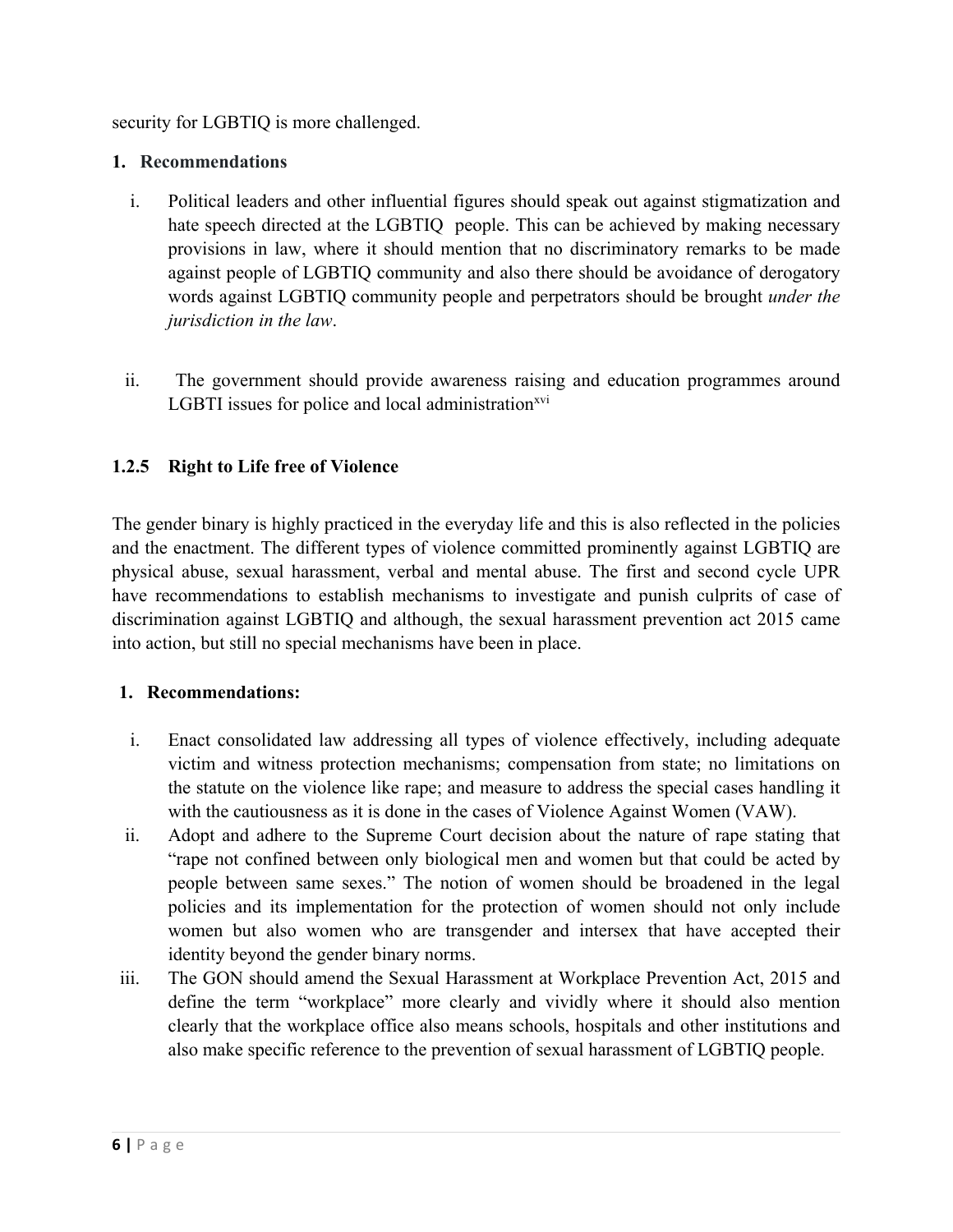## **1.2.6 Right to Quality Educationxvii**

The LBTIQ individuals face discrimination from the school administration, bullying, mistreated from teachers and peer circle<sup>xviii</sup>. The infrastructures in academic institutions of not having unisex toilets make things difficult for students from these groups. All these various reasons, lead to the early dropouts and hindrance towards the rights to education<sup>xix</sup>. For the ones, who attain the education have mismatched names after they reveal their gender identity and the names in their academic certificates do not match with their identity creating terrible impacts on opportunities of further higher education and employment opportunities.

## **1. Recommendation:**

- i. The academic curriculum structure of students (from the beginning of primary level to upper higher education) needs to be revised, restructured, remade and in it there should be inclusions of chapters regarding the gender identity and the sexual orientation that will build <sup>a</sup> base of awareness among people of younger generation.
- ii. The teachers and the administration of the academic institutions should be properly oriented and guided to deal with any of the situations that may hinder the progress and growth of educational, skill and knowledge during the premises of such institution. Furthermore the professionals / lawmakers, parents, teachers, administration and students should be involved in educational infrastructural development by making necessary progressive laws and provisions that will help in the achievements and insurance of the human rights entitled "right to quality education" of LBTIQ people.

## **1.2.7 Right to quality health**

Due to social discrimination and lack of access of the health services, LGBTIQ people are unable to exercise their right to health, as granted by the Constitution<sup>xx</sup>. The inappropriate interrogation by health personnel during diagnosis and sometimes refusal to provide the service to LGBTIQ persons had caused severe frustration and hesitance in the access and the use of the health services. Moreover, due to lack of awareness and comprehensive education regarding safe sex education, lot of people from this community who are engaged in sex work are contacted with HIV virus due to unsafe sexual activity. <sup>xxi</sup> The issues of taking of hormones is stigmatized and Transgender and Intersex people are using it unsupervised by doctors, getting them in black market which have created lot of health difficulties due to side effects <sup>xxii</sup>, which is not considered in the discourse of the issues of health discussions by the community and the government.

### 1. *Recommendations*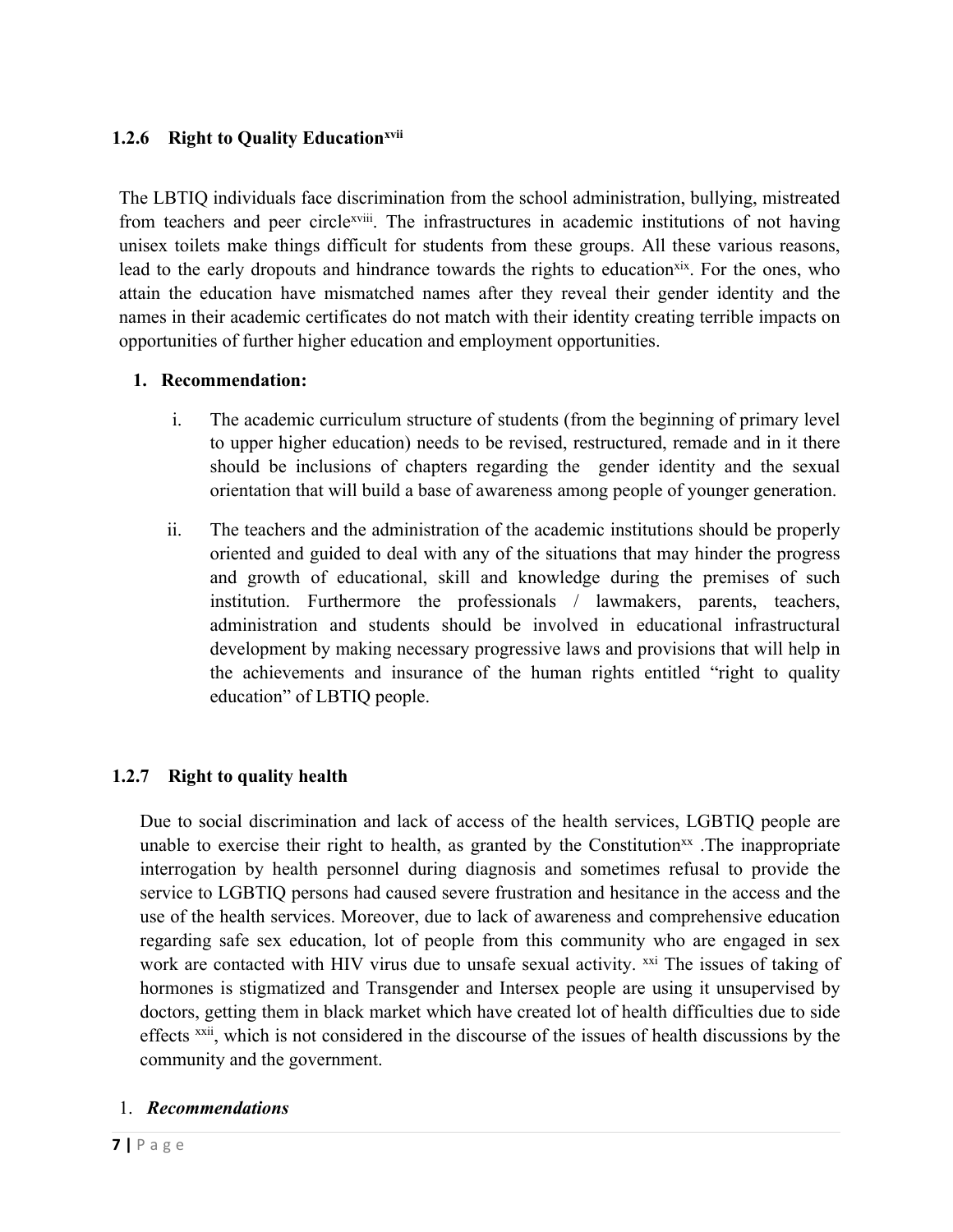- i. Ensure that healthcare facilities, goods and services are designed to improve the health status of, and respond to the needs of, all persons without discrimination on the basis of, and taking into account, sexual orientation and gender identity, and that medical records in this respec<sup>t</sup> are treated with confidentiality.
- ii. Easy, legal and affordable legal supply of hormones should be made to the trans and intersex persons who want to use it so that the proper recommendations could be made to every individuals without any other medical complications.
- iii. Pursuant to the Right to Safe Motherhood and Reproductive Health Act 2018<sup>xxiii</sup> the GON should ensure universal access to safe abortion regardless of one'<sup>s</sup> gender identity, and ensure accessibility, availability, affordability, adequacy, awareness on comprehensive sex education and quality of sexual and reproductive health services to LBTIQ.

## **1.2.8 Employment Sector**

The prevailing biasness and discrimination towards people of gender and sexual minority have impacted heavily in employment sector. There is also no reservation/quota (which is particular case of reservation of seats in educational institutions and jobs given by the governmen<sup>t</sup> for the progress and growth of certain group of people) guaranteed to the LGBTIQ community people as <sup>a</sup> minority group whereas other minority groups are able to exercise this right<sup>xxiv</sup>. There is no inclusion of LGBTIQ communities in job and employment sector and the gendered division of work leaves people from LGBTIQ group behind. The vacancy announcement prioritizes different people to ensure inclusion such as women, Dalit's, indigenous and disabled people but do not include people from LGBTIQ group.

### **1. Recommendations**

- iv. The GON should amend the Labor Act 2017 to ensure gender equality at work. The Labor Act have addressed welfare provision related to women , pregnan<sup>t</sup> women , disabled , particular attention should be paid to equal pay between all genders <sup>xxv</sup>. There should be reservation for LGBTIQ group as a part of inclusion during foreign employment, governmen<sup>t</sup> jobs, army and military jobs and also private jobs.
- v. In line with recommendations made to Nepal by the CEDAW in 2018<sup>xxvi</sup>, the GON should adopt temporary special measures with clear timelines in line with constitutional provisions on "special opportunities" xxvii. This will enhance access for personnel facing intersecting and multiple forms of discrimination by virtue of being in LGBTIQ community and also including indigenous, Dalit women, rural women, women with disabilities and widows in the Hindu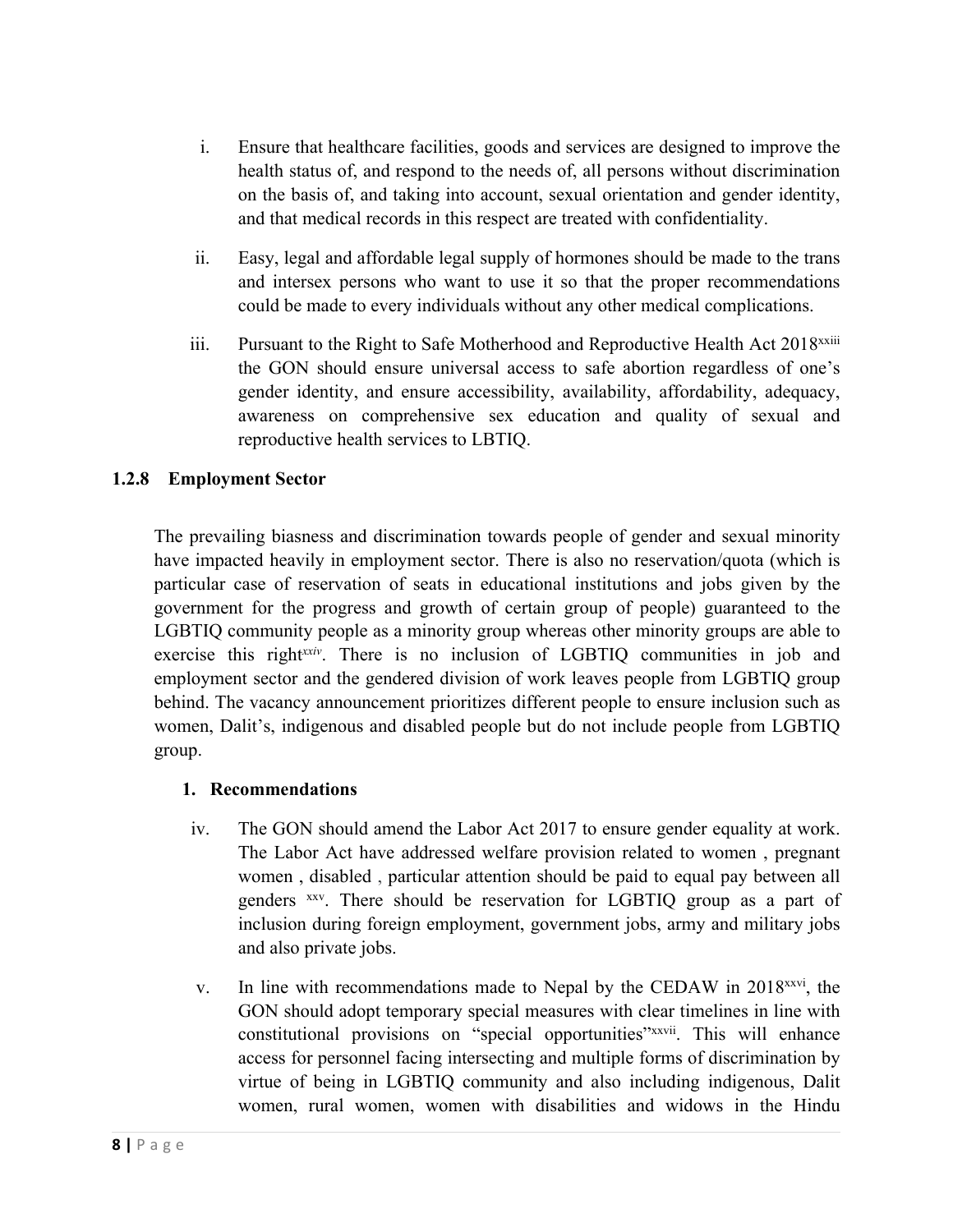community, as well as women affected by conflict and natural disasters, to health services, education, safe water and sanitation services, food, fertile land, natural resources, housing, credit and income-generating opportunities, including through the presidential programme to uplift women.

vi. Government should strengthen the policy of foreign employment and give security to the personnel'<sup>s</sup> who are going to foreign employment by identifying themselves as LGBTIQ group.

## **1.2.9 Legal Gender Recognition**

Acquiring the vital registration documents for LBTIQ community people is troublesome due to mismatch gender identity in their legal documents such as citizenships card, passports, certificates etc. The provision of showing medical certification of sex change as <sup>a</sup> mandatory provision of acquiring these documents is problematic which them the *right to nationality and right to their vital registration documents*. Both of these discriminatory provisions and the negative attitude and behavior of service providers have hindered the acquisition. The National Civil (Code) Act, 2017 establishes the act of marriage as between a man and woman .The very same Section 67 of civil code xxviii reads out marriage as "men and women accepting each other as husband and wife ", this is <sup>a</sup> major concern for marriage equality advocates because it limits the existence of marriage between biological male and female only. This provision is against the Supreme Court verdict<sup>xxix</sup> and against the constitution and international mandates.

### **1. Recommendations**

- i. The governmen<sup>t</sup> should recognize the concep<sup>t</sup> of marriage equality and amend the civil code of 2017<sup>xxx</sup> that inhibits marriage right to only binary forms of gender in Nepal.
- ii. There should be amendment in Constitution regarding right to property<sup>xxxi</sup>, ensure equality before the law<sup>xxxii</sup> and mention the provision where the people from the sexual and gender communities can have equal and easy access to inheritance of ancestral property and bank transfers . Also, the state legislature also should make necessary provisions to allow the partners of LGBTIQ community to achieve their share of partition of property from their partners in case of the separation or death.

### **1.2.10 Government networks, policies and politics:**

The participation and the representation of LBTIQ people in the decision making processes is negligible. There are least LBTIQ people affiliated to the political parties and negligible number has been nominated for election seats. In many of the provinces and election campaigns, the individuals from LGBTIQ community are used as entertainers. They are used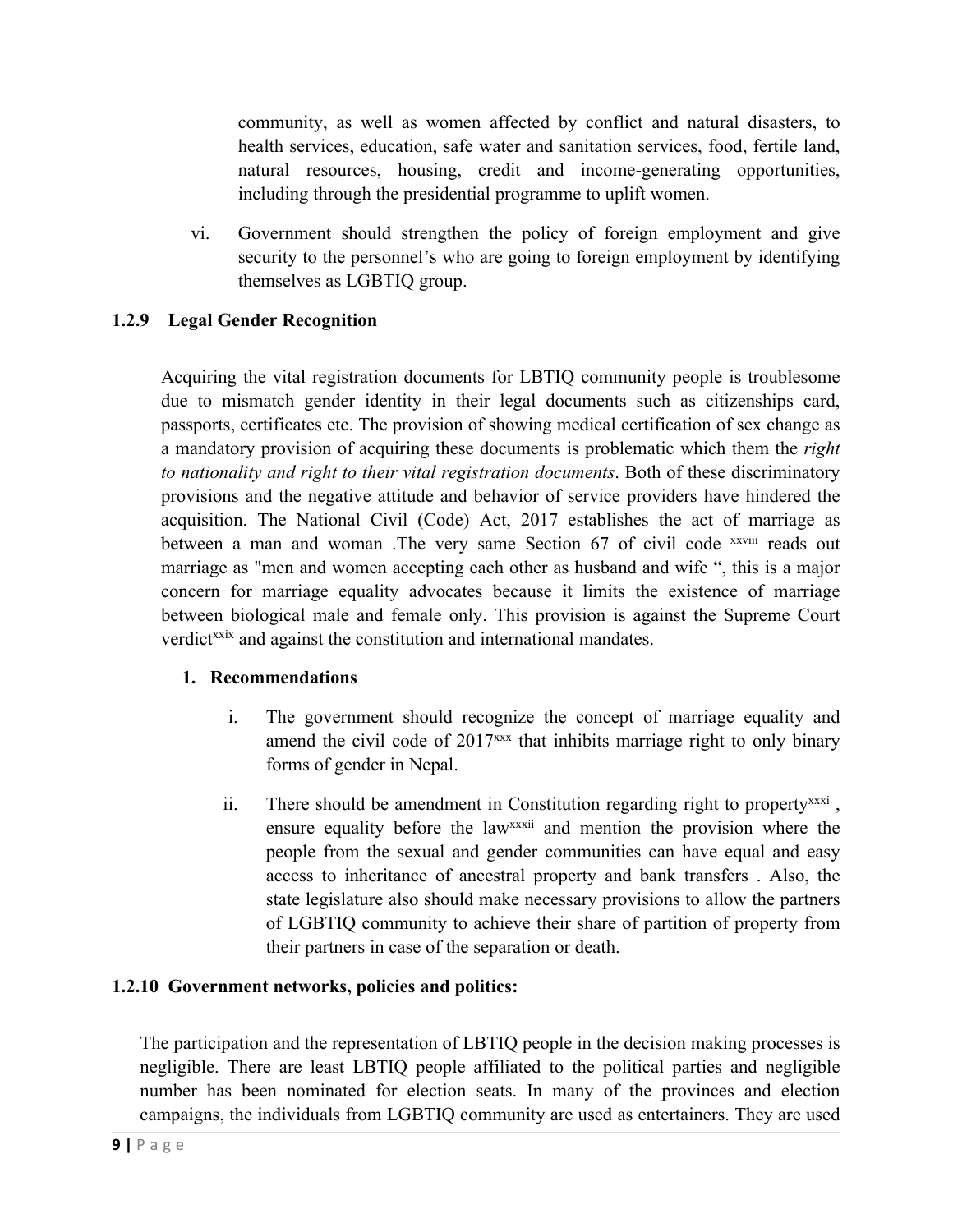during political campaigns but are treated like invisible after the party and or political leader's vested interest is completed.xxxiii

The budget in the local governmen<sup>t</sup> and provincial governmen<sup>t</sup> is not allocated for the capacity development, skill trainings and awareness raising programs. *During the first UPR (2011) and second (2015) UPR cycles, Israel has recommended on the strengthening the protection of LGBTI people and work towards the full implementation of the current laws-Israel* however this hasn'<sup>t</sup> been fully reflected at the implementation level.

## **1. Recommendations:**

- i. There should be proper budget allocation in the local and provincial government, which should be used as per the need and the political parties need to have mandate of inclusion of people during formation of different party committees and also during the elections.
- ii. LGBTIQ issues should be included in the national agenda and the state organs, government, quasi governmen<sup>t</sup> institutions should also have provision to recruit and address LGBTIQ issues throughout. GON should amend the Social Security Act of 2018 in order to include provisions on the security of the LGBTIQ community.
- iii. The governmen<sup>t</sup> should implement the recommendations from *UPR first and second cycle under the theme Human rights policies provided by Sweden and Israel* at the levels of Article 18 of the Constitution, inclusive LBTIQ people in the list of minority as defined by the Ministry of Home Affairs and also as candidates in the election from political parties.

## *1.3 Endnotes :*

<sup>i</sup> Constitution of Nepal 2015,

vi Constitution of Nepal , *Article 12*

vii Constitution of Nepal 2015 , *Article 18*

x *A/HCR/17/5, para 1-6.56 ( Norway )*

[http://www.lawcommission.gov.np/en/archives/category/documents/prevailing](http://www.lawcommission.gov.np/en/archives/category/documents/prevailing-law/constitution/constitution-of-nepal)[law/constitution/constitution-of-nepal](http://www.lawcommission.gov.np/en/archives/category/documents/prevailing-law/constitution/constitution-of-nepal)

ii Constitution of Nepal 2015

iii Nepal charter to gran<sup>t</sup> gay right at the "Wayback Machine"

<sup>&</sup>lt;sup>iv</sup> Nepal charter to grant gay right at the "Wayback Machine"

*<sup>1.2.2</sup>* **<sup>v</sup>** *Supreme court decision on Sunil Babu Pant and Others v. Nepal Government ;. www.pradhanlaw.com. June 2018. Retrieved 2019-05-10*

viii Constitution of Nepal , *Article 18*

<sup>&</sup>lt;sup>ix</sup> News, article published on "The new indian express", for-the-first-time-nepal-to-count-lgbt-populationin-census- https://www.newindianexpress.com/world/2020/feb/06/for-the-first-time-nepal-to-count-lgbtpopulation-in-census-2099836.html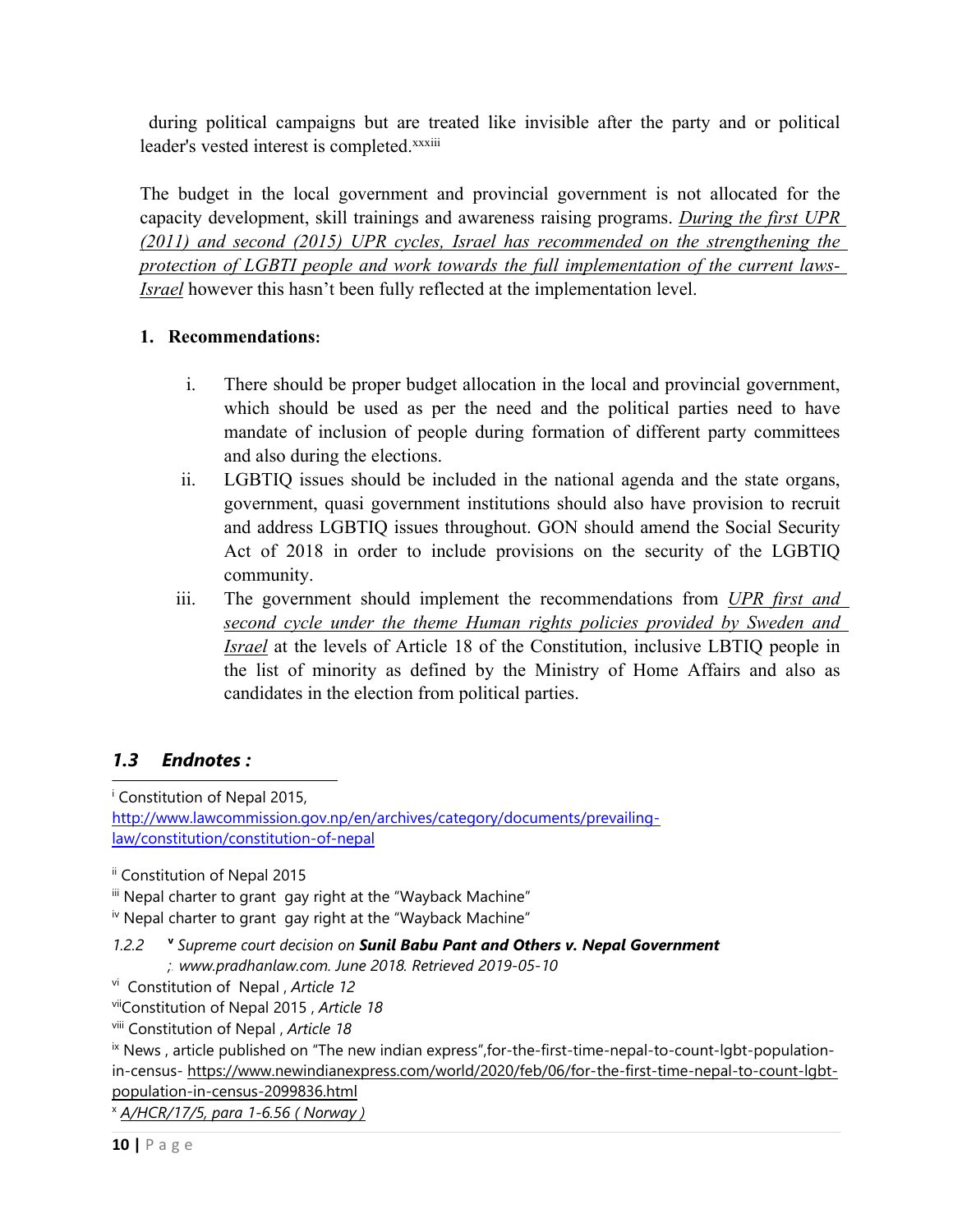xi *Supreme Court '<sup>s</sup> 2008 decisions A/HRC/17/5 para-106.23 United States of America and A/HRC/17/5,para. 106.23 –Norway*

<sup>xii</sup> Gender Equality Act - <u>http://www.lawcommission.gov.np/wp-</u> [content/uploads/2015/laws/ACTIVITIES/gender-equality-english.459.pdf](http://www.lawcommission.gov.np/wp-content/uploads/2015/laws/ACTIVITIES/gender-equality-english.459.pdf) xiii A/HRC/17/5,para 106.23 – New Zealand

xiv National Criminal Code 2074of Nepal , section 226 xv Id 3 on topic of *Right to Life , Liberty and Security xvii* YP 16 <https://www.refworld.org/pdfid/48244e602.pdf> <sup>xvi</sup> YP 30, [https://yogyakartaprinciples.org/wp](https://yogyakartaprinciples.org/wp-content/uploads/2017/11/A5_yogyakartaWEB-2.pdf)[content/uploads/2017/11/A5\\_yogyakartaWEB-2.pdf](https://yogyakartaprinciples.org/wp-content/uploads/2017/11/A5_yogyakartaWEB-2.pdf) <sup>xvii</sup> YP 16 <u><https://www.refworld.org/pdfid/48244e602.pdf></u> <sup>xviii</sup> the news article of "the rising Nepal "- Rights of LGBTI people should be protected: Pinky

<https://therisingnepal.org.np/news/23500>

xix Consultation done at Kathmandu dated ….with LGBTIQ people

xx ,Constitution of Nepal 2015, *Article 3*

xxi News article published on Kathmandu Post , "*For most transgender women, sex work remains the only way to make <sup>a</sup> living" , [https://kathmandupost.com/national/2020/01/24/for-most-transgender-women](https://kathmandupost.com/national/2020/01/24/for-most-transgender-women-sex-work-remains-the-only-way-to-make-a-living)[sex-work-remains-the-only-way-to-make-a-living](https://kathmandupost.com/national/2020/01/24/for-most-transgender-women-sex-work-remains-the-only-way-to-make-a-living) Hyperlink this pls*

<sup>xxii</sup> Consulation done at kathmandu dated ....with LGBTIQ people <sup>xxiii</sup> Right to Safe Motherhood and Reproductive Health Act 2018,

[http://www.lawcommission.gov.np/en/wp-content/uploads/2019/07/The-Right-to-Safe-Motherhood-](http://www.lawcommission.gov.np/en/wp-content/uploads/2019/07/The-Right-to-Safe-Motherhood-and-Reproductive-Health-Act-2075-2018.pdf)

[and-Reproductive-Health-Act-2075-2018.pdf](http://www.lawcommission.gov.np/en/wp-content/uploads/2019/07/The-Right-to-Safe-Motherhood-and-Reproductive-Health-Act-2075-2018.pdf) *Hyperlink this pls*

xxiv National Inclusive Commission Act, 2074 (2017) , *Section 1*

[www.ilo.org/dyn/natlex/docs/ELECTRONIC/106084/129941/F1734326526/NPL106084](http://www.ilo.org/dyn/natlex/docs/ELECTRONIC/106084/129941/F1734326526/NPL106084) Npl.pdf

xxv Labor Act 2017 , Part "*Provisions Related To Remuneration* "

[https://www.ilo.org/dyn/natlex/natlex4.detail?p\\_isn=105434](https://www.ilo.org/dyn/natlex/natlex4.detail?p_isn=105434)

<sup>xxvi</sup> <https://www.ohchr.org/en/hrbodies/cedaw/pages/recommendations.aspx>

xxvii Constitution of Nepal 2015 ,Article 18 ,sub article 3

xxviiiMuluki Ain Civil code ,*Chapter on Marriage*

<sup>xxix</sup> Id 3

 $\stackrel{\text{x} \text{x}}{\text{x}}$  Civil Code of Nepal 2017,part 3 , chapter 1 : provisions relating to marriage ,

<http://www.moljpa.gov.np/en/wp-content/uploads/2018/12/Civil-code.pdf>

<sup>xxxi</sup> Id 3 , Article 25

xxxii Constitution of Nepal , *Article 18*

<sup>xxxiii</sup> Id 3

1.4. Annex

**List of coalition of organizations jointly part of the consultation at the districts and provinces and submitting the report**

• Mitini Nepal ( Coordinated the consultation process)